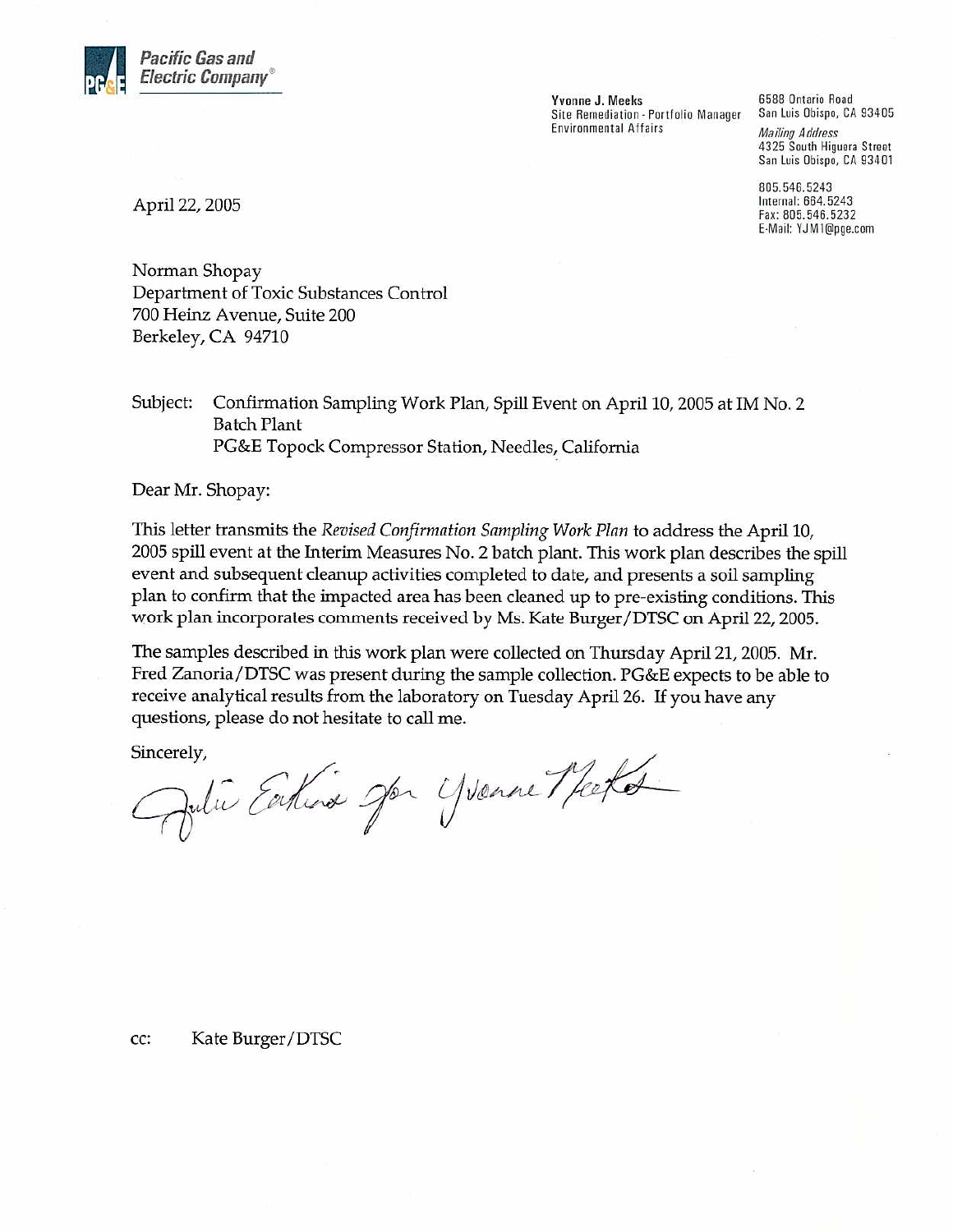## **Confirmation Sampling Work Plan Spill Event on April 10, 2005, at IM No. 2 Batch Plant PG&E Topock Compressor Station, Needles, California**

Pacific Gas and Electric Company (PG&E) is implementing Interim Measure (IM) No. 2 at the Topock Compressor Station near Needles, California, as described in the *Final Interim Measures Work Plan No. 2* (CH2M HILL 2004a*)*, *Addenda to Interim Measures Work Plan No. 2*  (CH2M HILL 2004b)*, and Batch Treatment Work Plan* (CH2M HILL 2004c). IM No. 2 activities are being completed under authorization by the California Department of Toxic Substances Control (DTSC) and U.S. Bureau of Land Management (BLM) (BLM 2004a; 2004b).

The batch treatment of extracted groundwater is completed in three steps: (1) chromium reduction by reaction with ferrous chloride to reduce the hexavalent chromium to the less soluble trivalent form; (2) iron oxidation to precipitate out excess iron and reduced chromium; and (3) clarification to remove the precipitated solids from the water. Treated water from the clarifier is transferred to holding tanks for off-site disposal. Precipitated solids are also periodically pumped from the clarifier into a container (phase separator) for off-site disposal.

This work plan describes the spill event that occurred at the IM No. 2 batch treatment plant on April 10, 2005, and subsequent cleanup activities completed to date. This work plan also describes a soil sampling plan to confirm that the impacted area has been cleaned up to preexisting conditions.

## **Summary of Spill Event**

A spill of clarifier sludge occurred on Sunday, April 10, 2005, at the IM No. 2 batch treatment plant during transfer of the sludge from the clarifier to a phase separator. The sludge transfer operation is not automated, and is completed by on-site operators every few days by opening valves and starting pump(s) to remove solids that accumulate in the clarifier during the treatment process. The phase separator is used to containerize the solids for off-site transport. The phase separator is similar to a roll-off box, except it is also designed to separate excess liquid(s) that are transferred back into an excess liquid storage tank at the site.

At approximately 8:15 a.m., the phase separator was overfilled, spilling some 1,700 to 1,800 gallons of treated water and clarifier solids onto an underlying drip pad and the ground surface in the vicinity of the phase separator. The transfer of sludge from the clarifier to the phase separator was stopped after the operator observed the spillage. The extent of the spill area is shown on the attached facility map (Figure 1).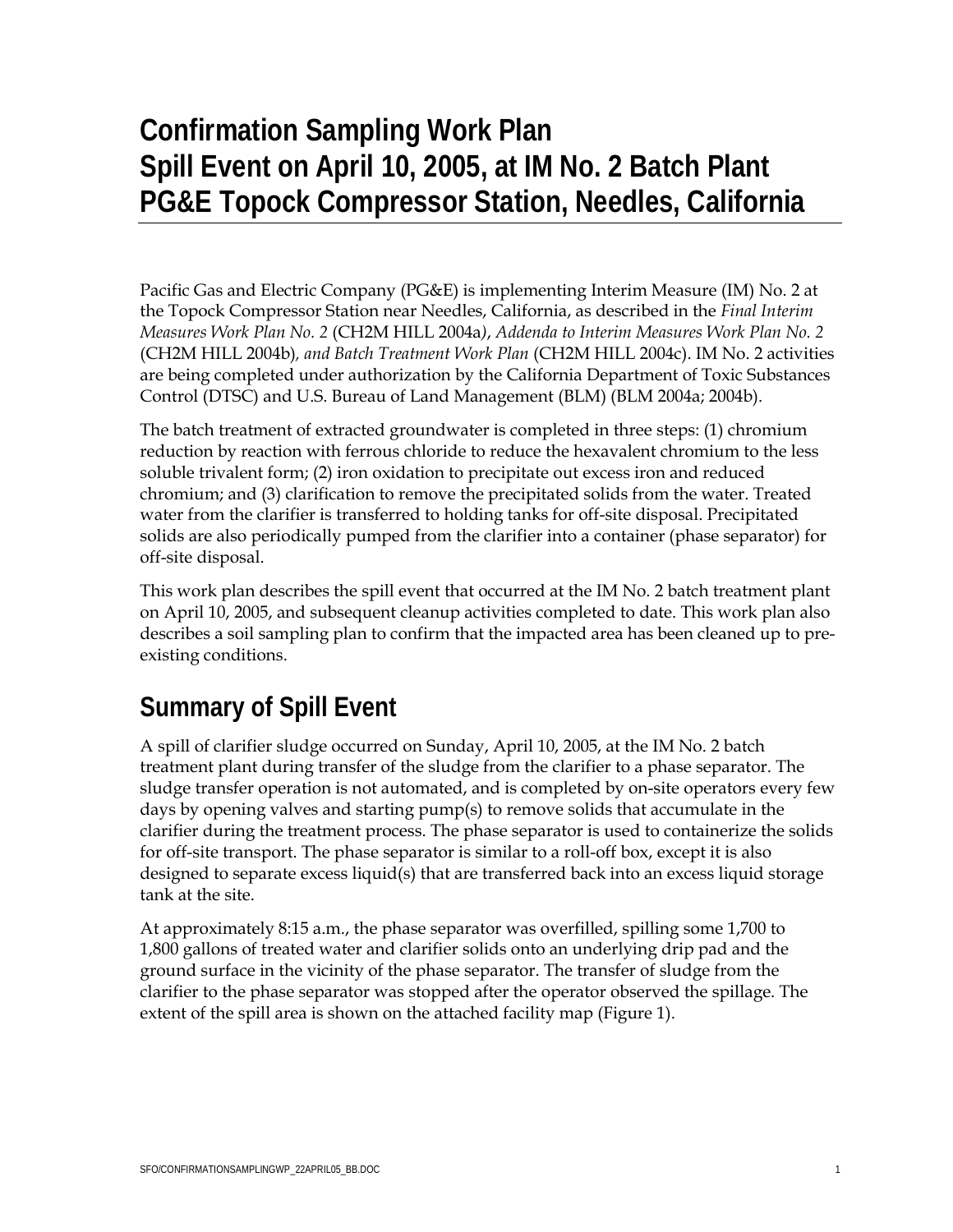## **Spill Cleanup Activities**

Spill cleanup activities were initiated immediately after the spill occurred. The following activities were immediately undertaken by the on-site operators:

- Approximately 300 gallons of liquid were pumped out of the phase separator into the excess liquid storage tank to lower the sludge level in the phase separator.
- Approximately 1,400 to 1,500 gallons of the spill were contained within the drip pad under the phase separator. This liquid was pumped back into the phase separator and transferred into the excess liquid storage tank.
- Approximately 300 gallons of liquid drained onto the ground. The liquid spread laterally to areas surrounding the phase separator, and a portion flowed into the valve vault excavation. The impacted area within the valve vault excavation was limited to the exposed soil between the concrete floor slab and the excavation sidewall along the east side of the excavation. Visual evidence confirmed that no material collected on the concrete floor slab or other areas of the valve vault excavation. This liquid was pumped back into the phase separator and transferred into the excess liquid storage tank.

The spill cleanup activities described above were completed within 1 hour after the spill. After the excess liquids were contained, stained and saturated soils were hand excavated and placed onto plastic sheeting on site. Hand excavation was also completed in the valve vault excavation. The extent of excavation at the surface was determined based on visual observation of saturated soil, and by the reddish characteristics of the material compared to the light tan native soils. The excavated soils were subsequently placed in a roll-off container that was delivered on Monday, April 11, 2005. Additional excavation of impacted soils was completed on Monday, April 12, 2005, using a Bobcat® skid-steer loader. Approximately 15 to 18 cubic yards of potentially impacted soils were removed and placed into the roll-off container. Up to 8 inches of surface soil were excavated in areas as a conservative measure to collect any residual sludge that may have infiltrated into the soil.

The excavation around the containment area was backfilled with sand (approximately 8 inches or less) to restore the original grade and provide a safe work area for the operators. As described above, the impacted area within the valve vault excavation was limited to soils between the concrete floor slab and sidewall along the east side of the excavation. No other materials in the vault (e.g., concrete floor, concrete forms) were impacted.

## **Confirmation Soil Sampling**

A confirmation sampling program will be completed to confirm that the impacted area is restored to pre-existing conditions.

#### **Soil Sample Locations**

Proposed sampling locations are depicted on the attached sample location map (Figure 2). A total of 13 confirmation soil samples will be collected from the top 2 inches of the native surface soil. Any sand backfill or gravel fill (placed during construction) will be removed from the sample location before collecting the confirmation sample. This will provide a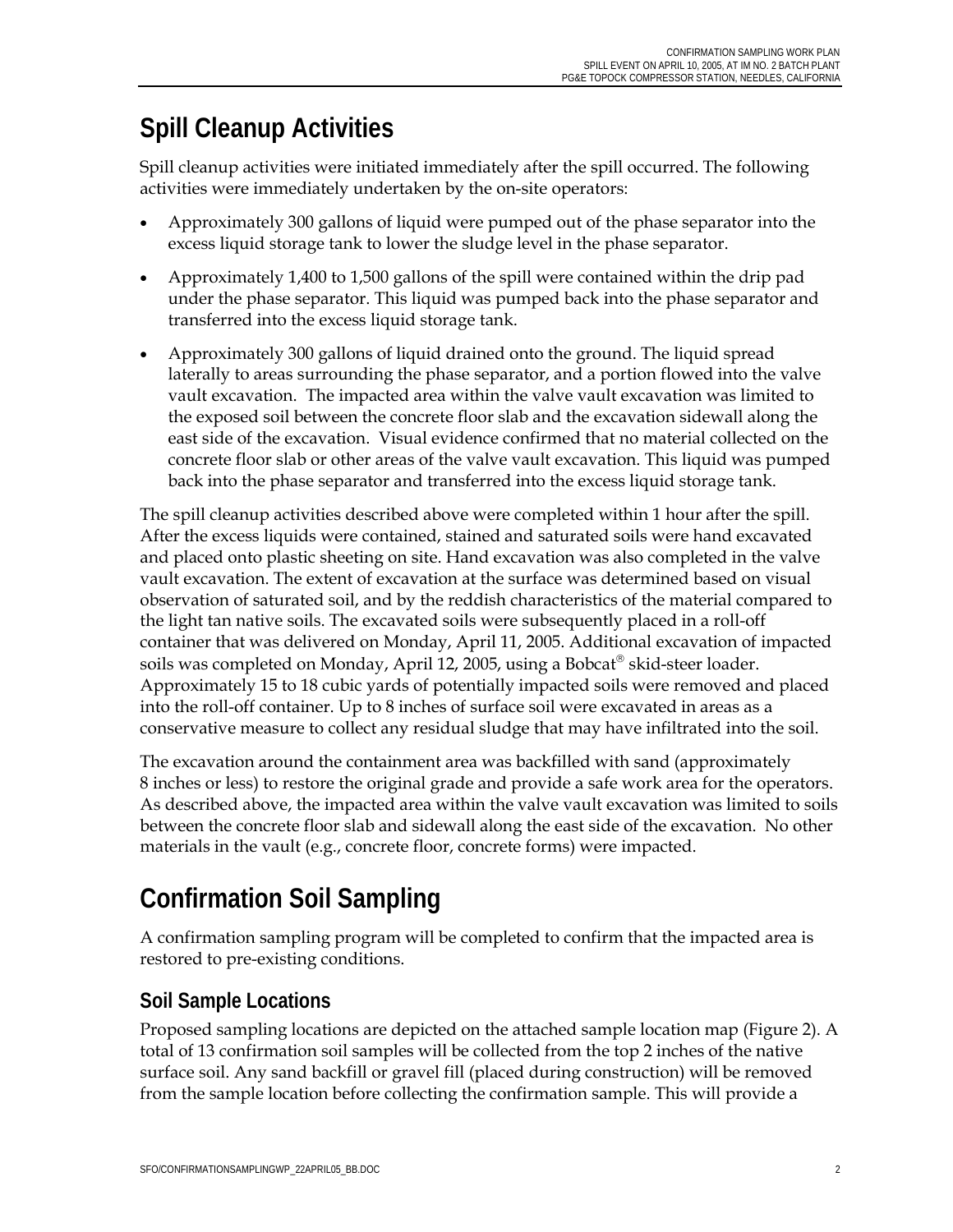sample density of more than one sample per 100 square feet and allow statistical comparisons to background data. Two samples will be collected from the valve vault excavation and eight will be collected around the phase separator area. Quality control samples will include a field duplicate, matrix spike (MS) and equipment blank.

Soil from each sample location will be homogenized in a stainless steel bowl and containerized in jars provided by the analytical laboratory. The sampling technician will document in a field log book the area sampled, soil characteristics, and date and time of sampling. The sample locations will be marked in the field in the event analytical testing indicates additional cleanup is required. Photographs will also be collected at each sample location to document the cleanup activities.

#### **Other Sample Collection**

One sample of the sludge will also be collected during the sampling event. Prior testing of the sludge for waste characterization and profiling was completed in July 2004 (see results in Attachment A). As noted in the toxicity characteristic leaching procedure (TCLP) results, the sludge is characterized as hazardous for total chromium and selenium. Total chromium and total iron concentrations are expected to be elevated in the sludge.

#### **Analytical Testing**

Based on the primary sludge characteristics, each confirmation soil sample will be tested for hexavalent chromium (method 7199), total chromium (method 6010B), total selenium (method 6010B), and total iron (method 6010B). In addition, three of the confirmation soil samples will be analyzed for Title 22 metals (method 6010B1). These constituents are the primary components of the sludge and serve as indicators if residual contamination is left on site. It is unlikely that other constituents would be present at elevated levels in the absence of elevated iron, selenium, or chromium.

The sludge sample will be analyzed for Title 22 metals and iron.

PG&E will request that the samples be tested on a rapid turnaround time (TAT), which is typically 2 to 3 days for soil samples.

#### **Data Evaluation**

<u>.</u>

Analytical results will be validated by a project chemist. The data will be compared as individual values to site-specific background threshold values (estimate of 95<sup>th</sup> percentile of background concentrations). The site-specific background threshold value for Cr(T) is calculated from a data set of 12 soil samples collected from the MW-20 bench during the RCRA Facility Investigation (RFI) prior to interim measures operations (subset of soil data from the MW-20 bench collected during the RFI). The site-specific background value for  $Cr(T)$  is 18.9 mg/kg based on the parametric best estimate of 95<sup>th</sup> percentile and assuming a normal distribution of the dataset (see Table 1).

<sup>1</sup> USEPA Method 6010B is used for all Title 22 metals, except mercury which is analyzed by method 7470.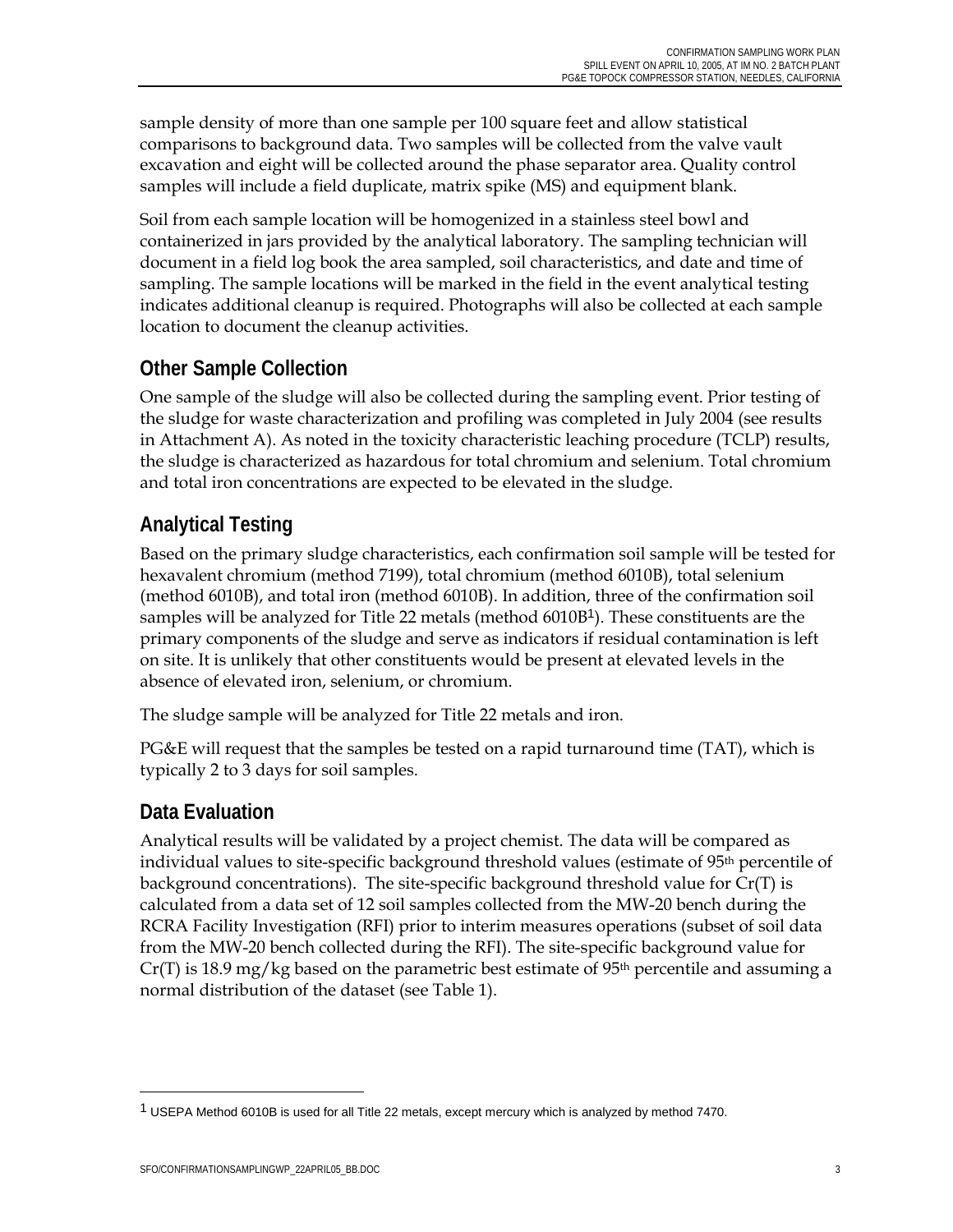| Distribu-<br>tional<br><b>Assumption</b> | No. of<br>Back-<br>ground<br><b>Samples</b> | p-value<br>for<br><b>Normality</b> | p-value<br>for<br>Lognor-<br>mality | <b>Upper</b><br><b>Tolerance</b><br>(95/95) Limit<br>(mg/kg) | Upper 95%<br><b>Prediction</b><br>Limit<br>(mg/kg) | <b>Parametric</b><br><b>Best Estimate</b><br>of 95th<br><b>Percentile</b><br>(mg/kg) | <b>Maximum</b><br>Concentration<br>(mg/kg) |
|------------------------------------------|---------------------------------------------|------------------------------------|-------------------------------------|--------------------------------------------------------------|----------------------------------------------------|--------------------------------------------------------------------------------------|--------------------------------------------|
| Normal                                   | 12                                          | 0.206                              | 0.859                               | 22.8                                                         | 19.7                                               | 18.9                                                                                 | 21.8                                       |
| Lognormal                                | 12                                          | 0.206                              | 0.859                               | 25.8                                                         | 20.5                                               | 19.4                                                                                 | 21.8                                       |

**TABLE 1**  Background Concentrations of Cr(T) in Soil, MW-20 Bench

The site-specific background threshold values for the remaining metals will be those values presented in the RFI Report (CH2M HILL 2005). A site-specific background concentration is not available for Cr(VI) because of the low detection frequency of Cr(VI) in the background soil samples.

Generally speaking, an exceedance of the background threshold value will be viewed as a trigger for further cleanup, although it is recognized that slight exceedances are possible even from a population equivalent to background, since the threshold value is an estimate of the 95th percentile of background. The following additional steps will be completed after screening the data against the background values:

- If the exceedances are localized to a select area, additional cleanup (e.g., excavation) may be required and the area re-sampled.
- Statistical evaluation will be completed for  $Cr(T)$  using data from the twelve soil samples collected from the MW-20 bench during the RFI. The Wilcoxon Rank Sum test will be performed on the pooled site and background data to add insight into the overall comparison of the validation data distribution to background.

## **Report of Findings**

A confirmation sampling report will be compiled immediately after the soil sample data are available. PG&E will provide DTSC a data summary via email once the data have been validated to facilitate discussion and potentially allow PG&E to continue construction activities (e.g., complete the backfill of the valve vault excavation) that may be delayed due to the spill.

## **Schedule**

Confirmation soil samples will be collected within 2 work days of DTSC approval of the confirmation sampling work plan. It is assumed that validated data will be available approximately 5 days following sample collection. A confirmation sampling report will be submitted within 1 week of receipt of validated data.

PG&E will request DTSC approval to backfill the north, west and south sides of the valve vault excavation by Monday, April 25, potentially before collecting any confirmation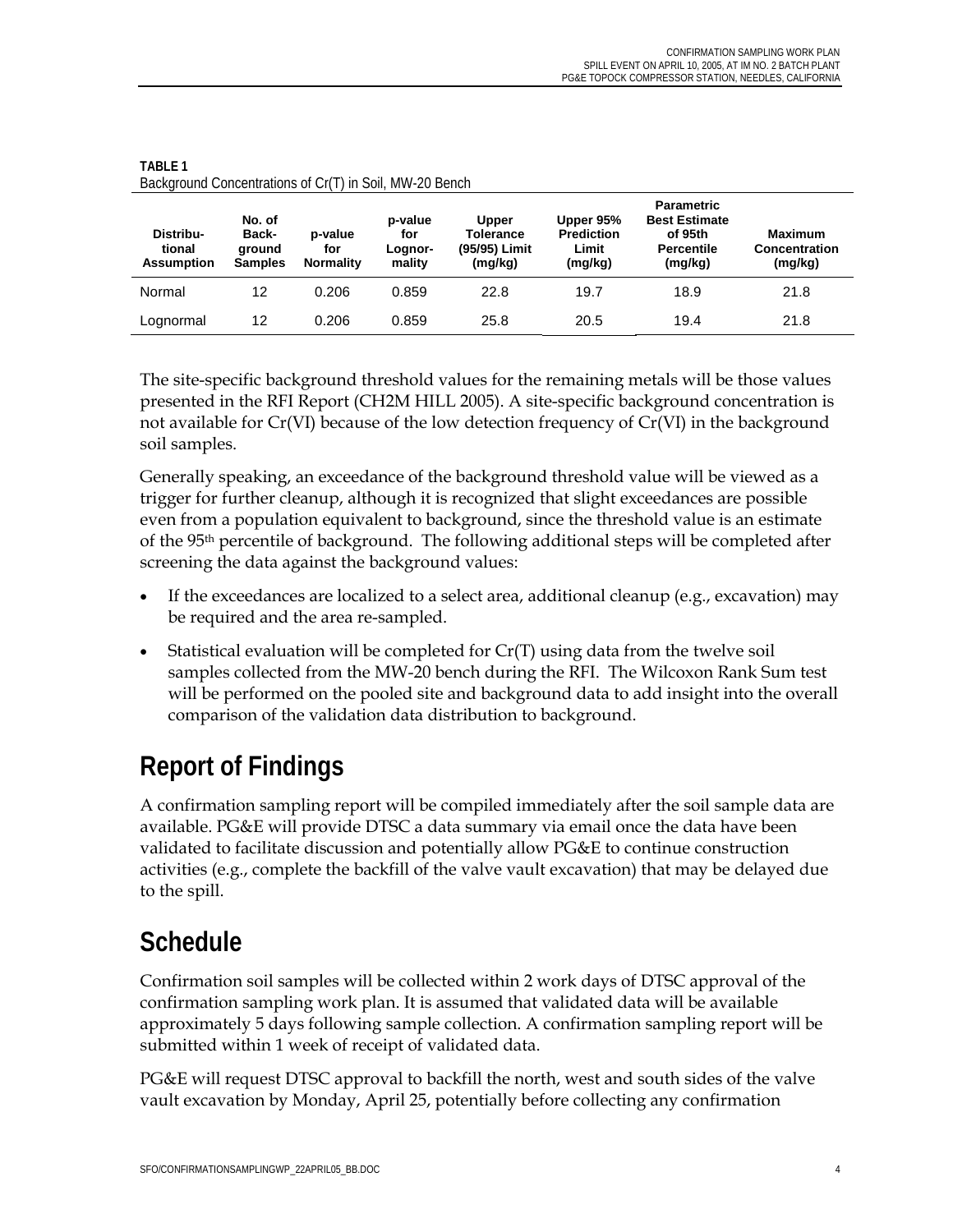samples. These areas were not impacted by the spill, and this will allow construction to proceed without delay. PG&E may ask for DTSC approval to backfill the east side of the excavation based on initial screening of sample results against comparison values. The current construction schedule indicates that this area needs to be backfilled by Friday, April 29 to continue construction without delay.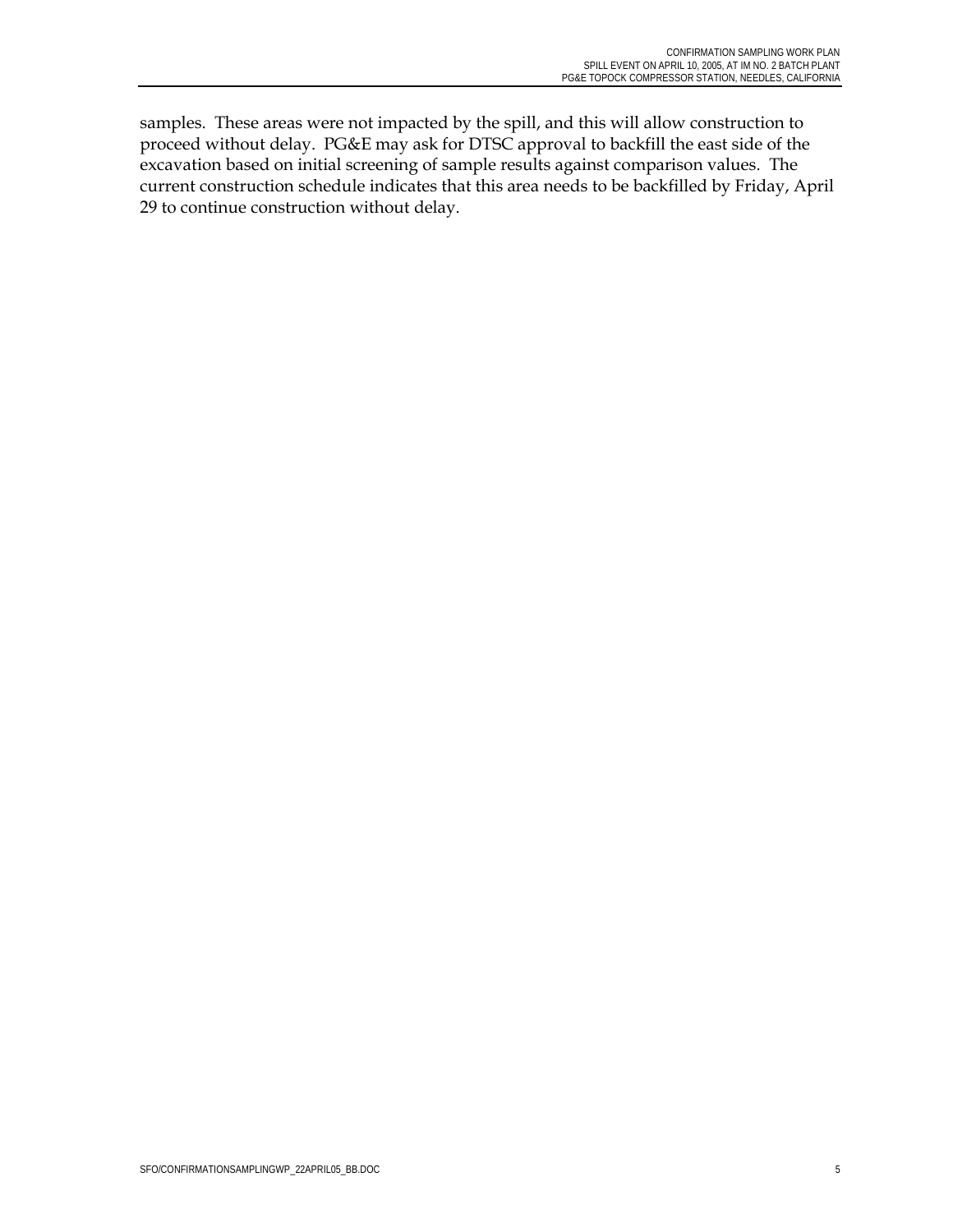#### **References**

CH2M HILL. 2004a. *Interim Measures Work Plan Number 2, Topock Compressor Station, Needles, California*. March 3.

\_\_\_\_\_\_\_. 2004b. *Addenda to Interim Measures Work Plan Number 2, Topock Compressor Station, Needles, California*. March 3.

\_\_\_\_\_\_\_. 2004c. *Batch Treatment Work Plan, Topock Compressor Station, Needles, California*. April 30.

\_\_\_\_\_\_\_. 2005. *Draft RCRA Facility Investigation and Remedial Investigation Report, PG&E Topock Compressor Station, Needles, California*. February 28.

U.S. Bureau of Land Management (BLM). 2004a. *Time Critical Removal Action, Pacific Gas and Electric Topock Compressor Facility*. March 3.

\_\_\_\_\_\_. 2004b. *Time Critical Removal Action, Pacific Gas and Electric Topock Compressor Facility*. May 20.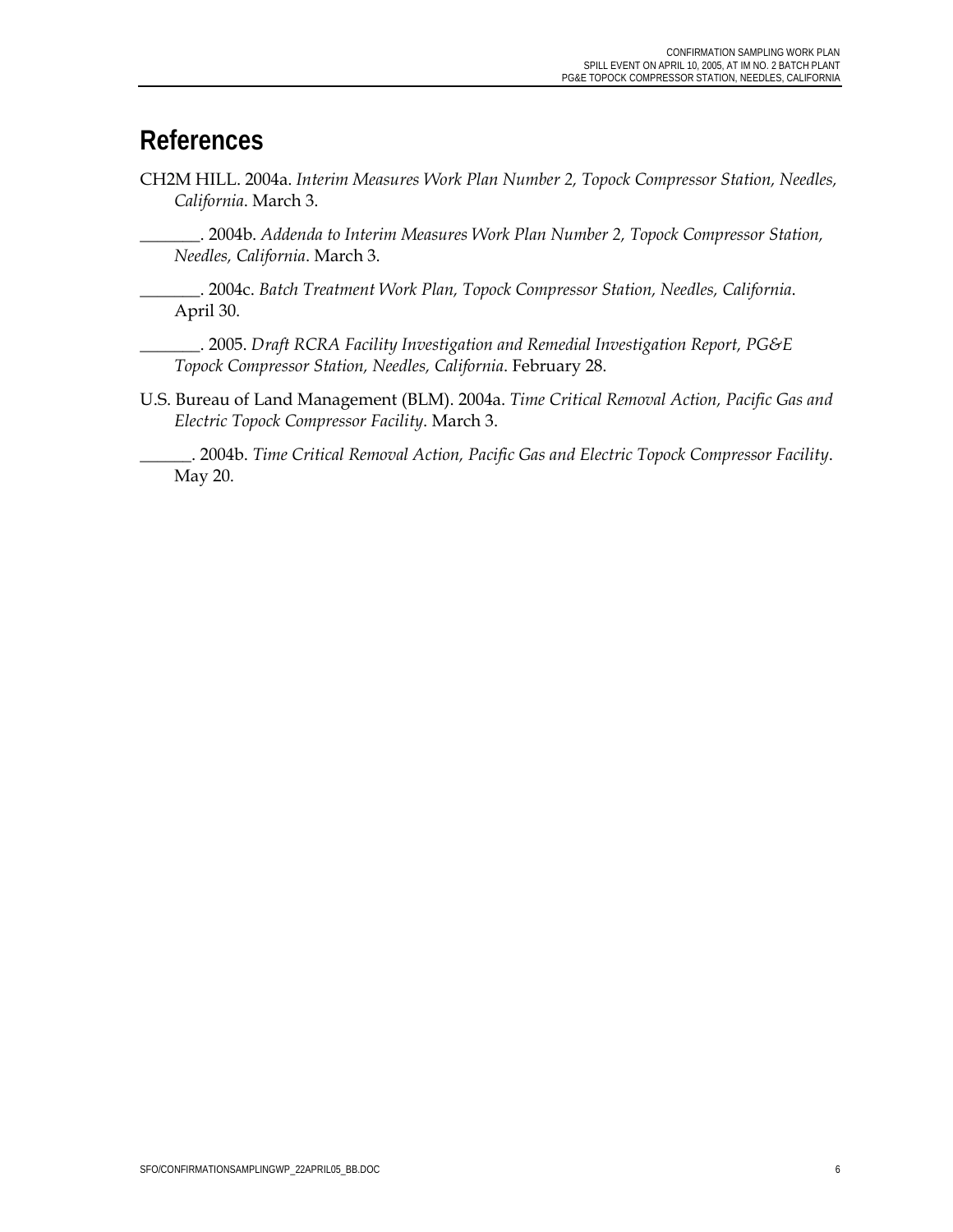# Figures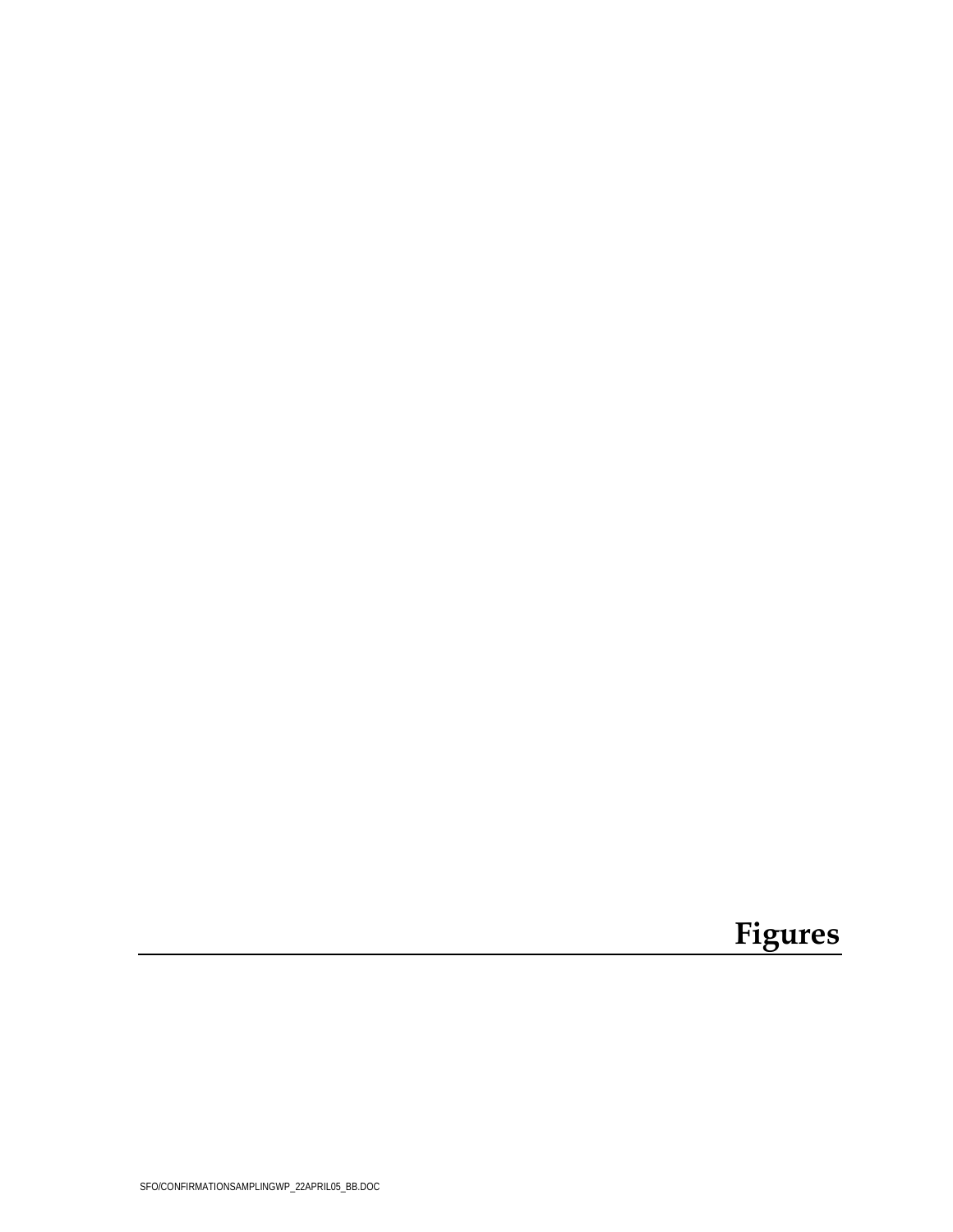

320703.IM 03.00\_BTF Emergency Escape Route Map-rev\_4/19/05\_ccc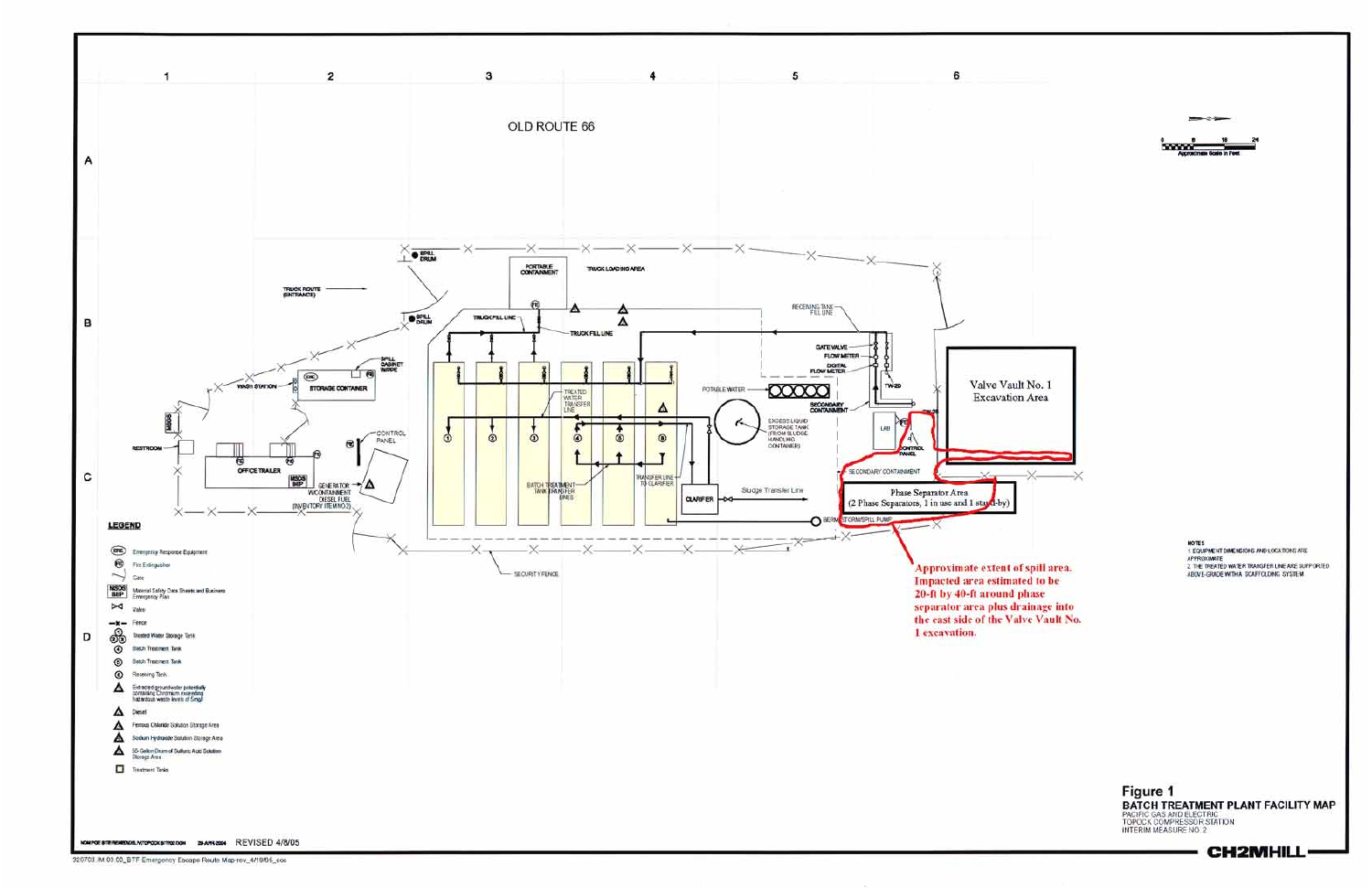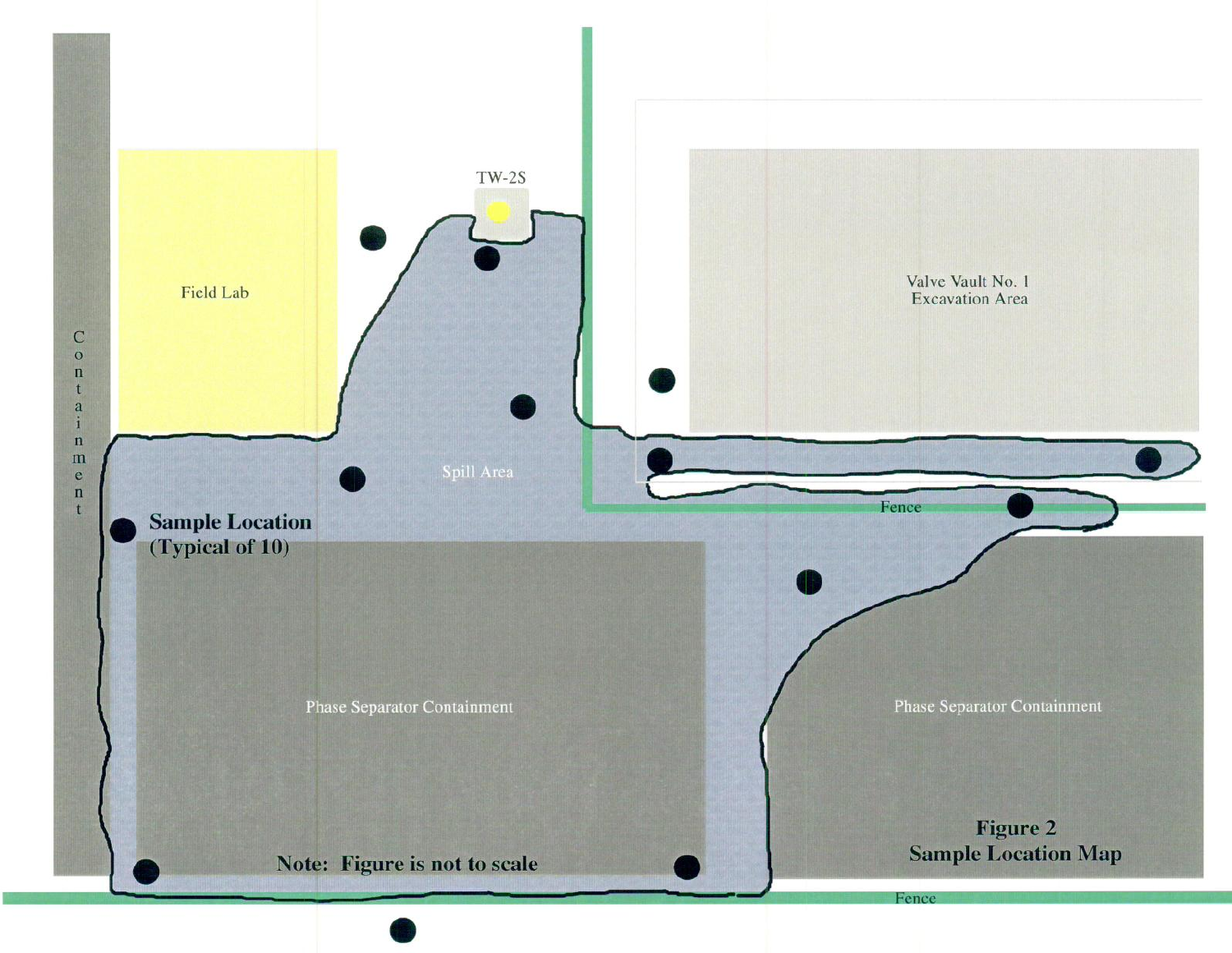## **Attachment A Waste Profile Data**